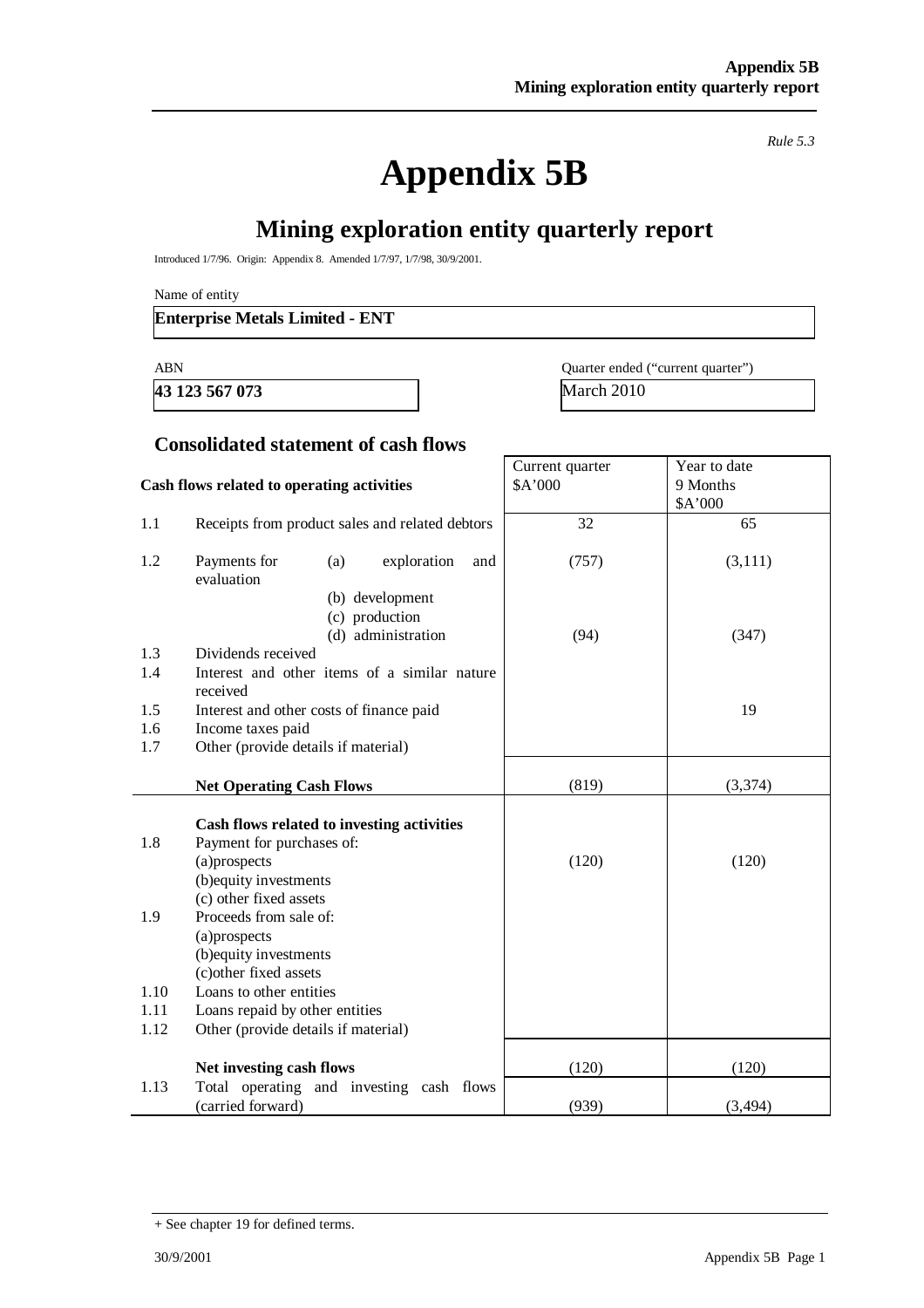| 1.13 | Total operating and investing cash flows<br>(brought forward) | (939) | (3, 494) |
|------|---------------------------------------------------------------|-------|----------|
|      |                                                               |       |          |
|      | Cash flows related to financing activities                    |       |          |
| 1.14 | Proceeds from issues of shares, options, etc. net             | 2,811 | 5,432    |
|      | of costs                                                      |       |          |
| 1.15 | Proceeds from sale of forfeited shares                        |       |          |
| 1.16 | Proceeds from borrowings                                      |       |          |
| 1.17 | Repayment of borrowings                                       |       |          |
| 1.18 | Dividends paid                                                |       |          |
| 1.19 | Other (provide details if material)                           |       |          |
|      | Net financing cash flows                                      |       |          |
|      |                                                               | 2,811 | 5,432    |
|      |                                                               |       |          |
|      | Net increase (decrease) in cash held                          | 1,872 | 1,938    |
|      |                                                               |       |          |
| 1.20 | Cash at beginning of quarter/year to date                     | 1,072 | 1,006    |
| 1.21 | Exchange rate adjustments to item 1.20                        |       |          |
| 1.22 | Cash at end of quarter                                        |       |          |
|      |                                                               | 2,944 | 2,944    |

## **Payments to directors of the entity and associates of the directors Payments to related entities of the entity and associates of the related entities**

|      |                                                                  | Current quarter<br>\$A'000 |
|------|------------------------------------------------------------------|----------------------------|
| 1.23 | Aggregate amount of payments to the parties included in item 1.2 | 337                        |
| 1.24 | Aggregate amount of loans to the parties included in item 1.10   |                            |

1.25 Explanation necessary for an understanding of the transactions

\$24,000 paid to Directors for Director and Consulting Fees \$313,000 paid to XServ Pty Ltd – a geological consulting company related to Mr Dermot Ryan a Director of Enterprise

#### **Non-cash financing and investing activities**

2.1 Details of financing and investing transactions which have had a material effect on consolidated assets and liabilities but did not involve cash flows

2.2 Details of outlays made by other entities to establish or increase their share in projects in which the reporting entity has an interest

<sup>+</sup> See chapter 19 for defined terms.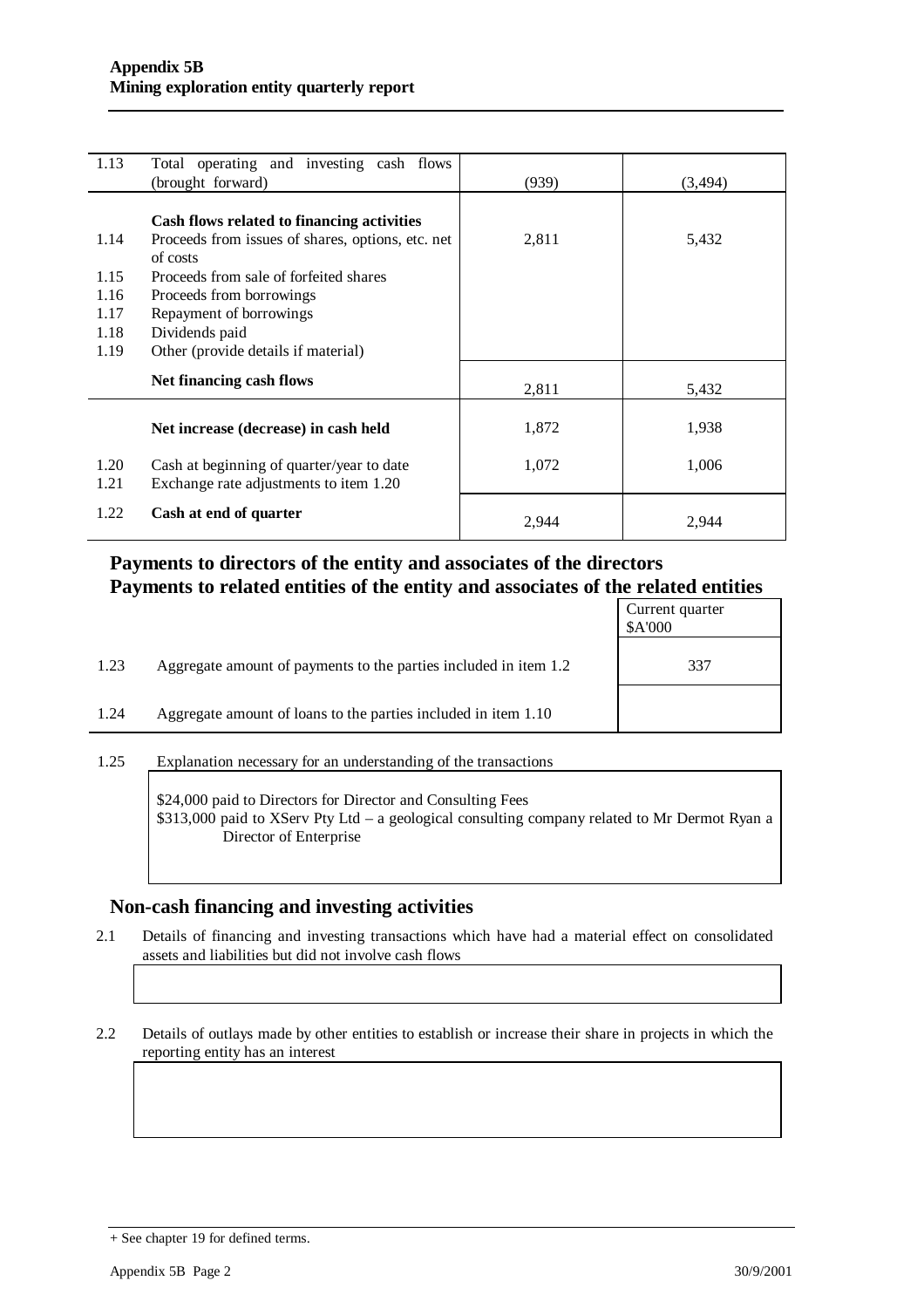#### **Financing facilities available**

*Add notes as necessary for an understanding of the position.* 

|     |                             | Amount available<br>\$A'000 | Amount used<br>\$A'000 |
|-----|-----------------------------|-----------------------------|------------------------|
| 3.1 | Loan facilities             |                             |                        |
| 3.2 | Credit standby arrangements |                             |                        |

### **Estimated cash outflows for next quarter**

| 4.1 | Exploration and evaluation | \$A'000 |
|-----|----------------------------|---------|
|     |                            | 750     |
| 4.2 | Development                |         |
|     |                            |         |
|     | <b>Total</b>               | 750     |

## **Reconciliation of cash**

|     | Reconciliation of cash at the end of the quarter (as<br>shown in the consolidated statement of cash flows) to<br>the related items in the accounts is as follows. | Current quarter<br>\$A'000 | Previous quarter<br>\$A'000 |
|-----|-------------------------------------------------------------------------------------------------------------------------------------------------------------------|----------------------------|-----------------------------|
| 5.1 | Cash on hand and at bank                                                                                                                                          | 44                         | 72                          |
| 5.2 | Deposits at call                                                                                                                                                  | 2,900                      | 1,000                       |
| 5.3 | Bank overdraft                                                                                                                                                    |                            |                             |
| 5.4 | Other (provide details)                                                                                                                                           |                            |                             |
|     | <b>Total: cash at end of quarter</b> (item 1.22)                                                                                                                  | 2.944                      | 1.072                       |

<sup>+</sup> See chapter 19 for defined terms.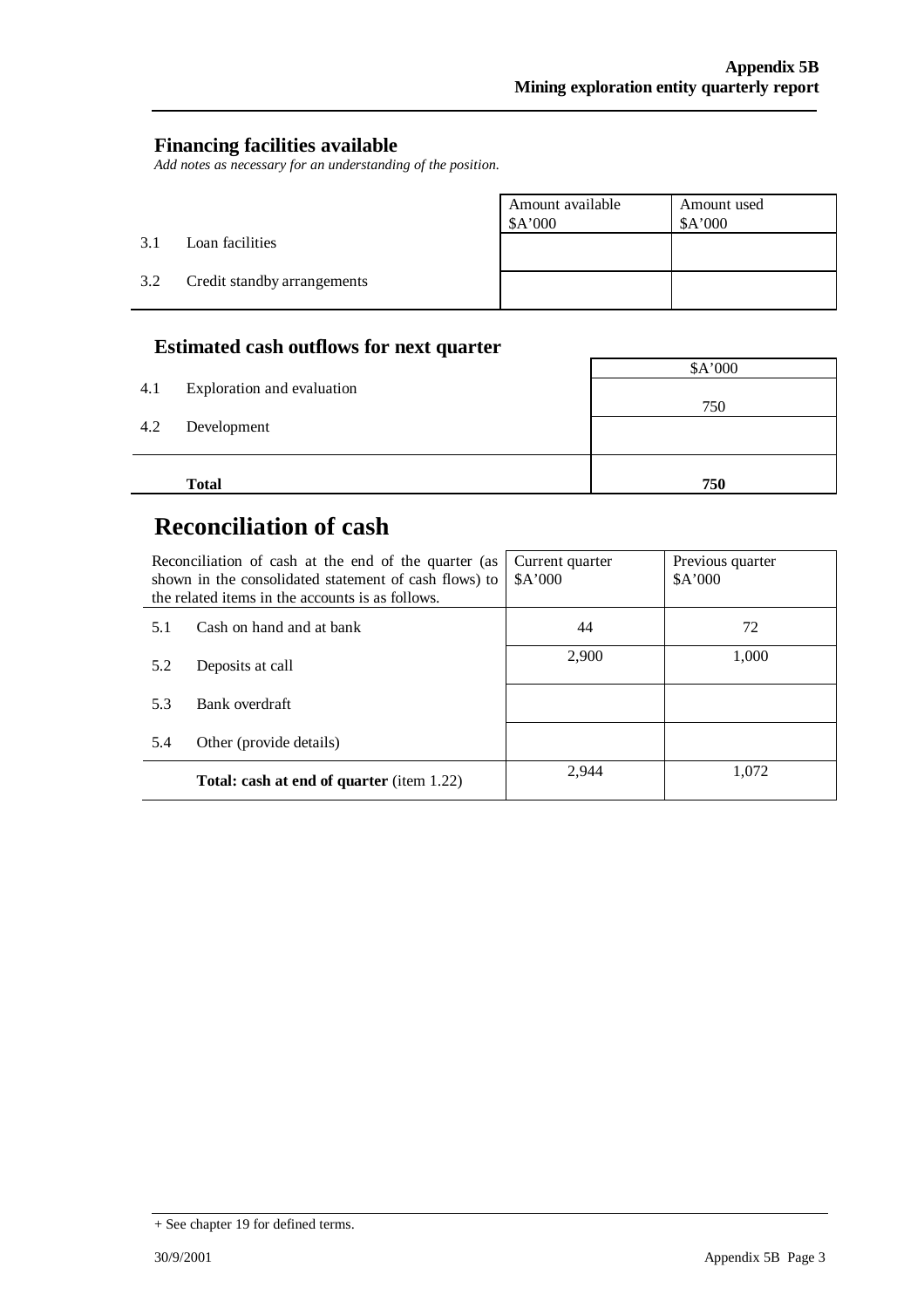## **Changes in interests in mining tenements**

| 6.1 | Interests in mining<br>tenements relinquished,<br>reduced or lapsed | Tenement<br>reference | Nature of interest<br>(note (2)) | Interest at<br>beginning<br>of quarter | Interest at<br>end of<br>quarter |
|-----|---------------------------------------------------------------------|-----------------------|----------------------------------|----------------------------------------|----------------------------------|
|     | Surrendered                                                         | P63/1644              | <b>Tenement</b>                  | 100%                                   | 0%                               |
|     | Surrendered                                                         | P63/1645              | <b>Tenement</b>                  | 100%                                   | 0%                               |
|     | Withdrawn                                                           | E51/1395              | Application                      | 100%                                   | 0%                               |
|     | Withdrawn                                                           | E51/1413              | Application                      | 100%                                   | 0%                               |
|     | <b>Partial Surrender</b>                                            | E20/620               | Tenement                         | 100%                                   | 100%                             |

|     | Interests in mining | Tenement  | Current Registered Holder,   | Interest at | Interest at |
|-----|---------------------|-----------|------------------------------|-------------|-------------|
| 6.2 | tenements acquired  | reference | and acquired from:           | beginning   | end of      |
|     |                     |           |                              | of quarter  | quarter     |
|     | Tenement            | E37/818   | Legendre/Nemex Pty Ltd       | 0%          | 100%        |
|     | Tenement            | P37/6709  | Legendre/Nemex Pty Ltd       | 0%          | 100%        |
|     | Tenement            | P37/6710  | Legendre/Nemex Pty Ltd       | 0%          | 100%        |
|     | Tenement            | P37/7081  | Legendre/Nemex Pty Ltd       | 0%          | 100%        |
|     | Tenement            | P37/7082  | Legendre/Nemex Pty Ltd       | 0%          | 100%        |
|     | Tenement            | P37/7083  | Legendre/Nemex Pty Ltd       | 0%          | 100%        |
|     | Tenement            | P37/7084  | Legendre/Nemex Pty Ltd       | 0%          | 100%        |
|     | Tenement            | P37/7085  | Legendre/Nemex Pty Ltd       | 0%          | 100%        |
|     | Application         | M37/1288  | Legendre/Nemex Pty Ltd       | 0%          | 100%        |
|     | Tenement            | E70/3756  | <b>Glintan Pty Ltd</b>       | 0%          | 100%        |
|     | Application         | E20/693   | J S Hart & W Robertson       | 0%          | 100%        |
|     | Application         | E20/723   | Amiable Holdings Pty Ltd     | 0%          | 100%        |
|     | Application         | E59/1617  | Amiable Holdings Pty Ltd     | 0%          | 100%        |
|     | Application         | E59/1655  | <b>Enterprise Metals Ltd</b> | 0%          | 100%        |
|     | Application         | E59/1658  | <b>Enterprise Metals Ltd</b> | 0%          | 100%        |
|     | Application         | E69/2787  | <b>Enterprise Metals Ltd</b> | 0%          | 100%        |
|     | Application         | E70/3815  | <b>Enterprise Metals Ltd</b> | 0%          | 100%        |
|     | Application         | E70/3816  | <b>Enterprise Metals Ltd</b> | 0%          | 100%        |
|     | Application         | E77/1752  | <b>Enterprise Metals Ltd</b> | 0%          | 100%        |
|     | Application         | P20/2154  | <b>Enterprise Metals Ltd</b> | 0%          | 100%        |
|     | Application         | P20/2155  | <b>Enterprise Metals Ltd</b> | 0%          | 100%        |
|     | Application         | P59/1925  | <b>Enterprise Metals Ltd</b> | 0%          | 100%        |
|     | Application         | P59/1926  | <b>Enterprise Metals Ltd</b> | 0%          | 100%        |
|     | Application         | P59/1927  | <b>Enterprise Metals Ltd</b> | 0%          | 100%        |
|     | Application         | P59/1928  | <b>Enterprise Metals Ltd</b> | 0%          | 100%        |

<sup>+</sup> See chapter 19 for defined terms.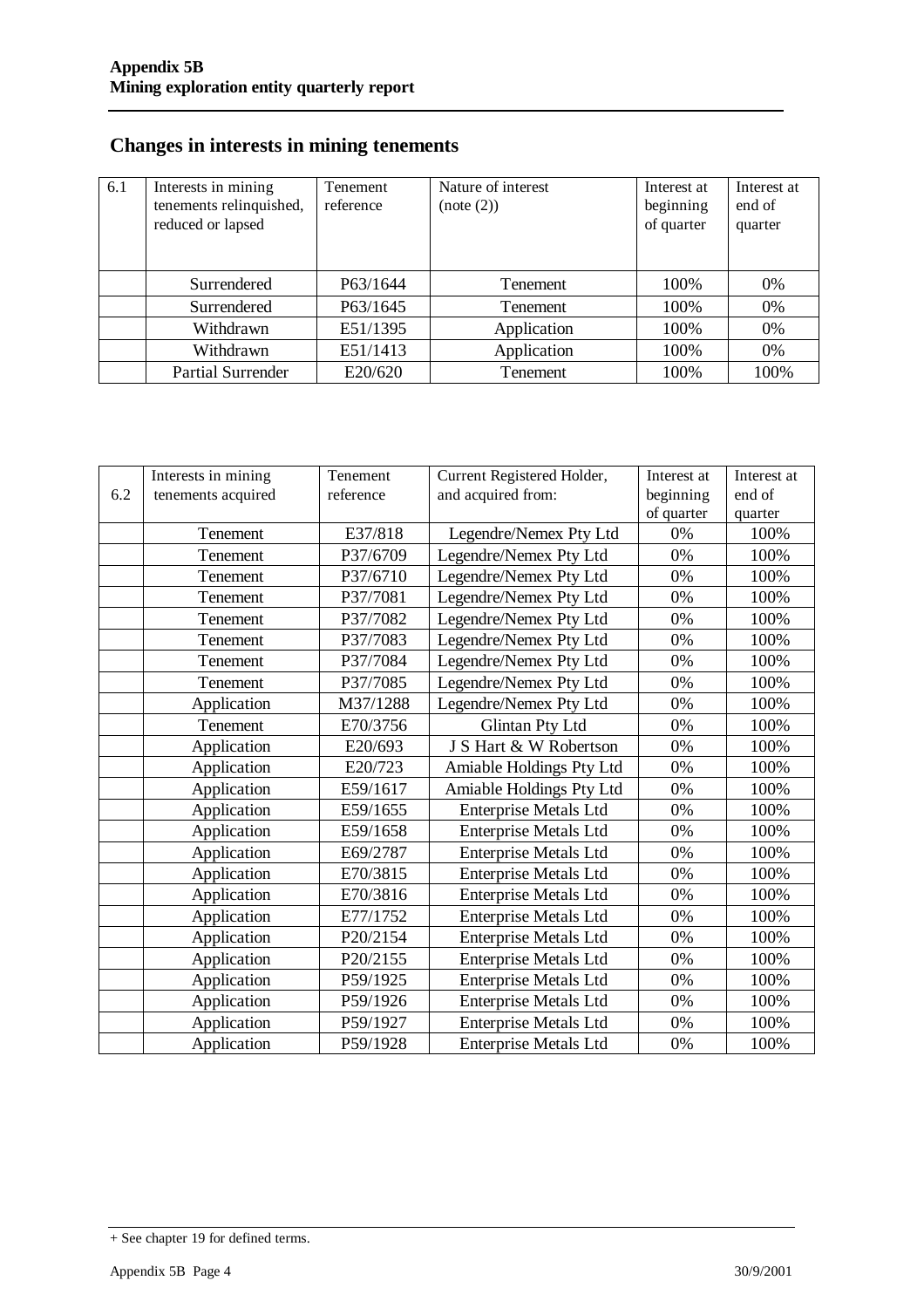#### **Issued and quoted securities at end of current quarter**

*Description includes rate of interest and any redemption or conversion rights together with prices and dates.* 

|      |                                          | Total number | Number quoted | Issue price per    | Amount paid up per    |
|------|------------------------------------------|--------------|---------------|--------------------|-----------------------|
|      |                                          |              |               | security (see note | security (see note 3) |
|      |                                          |              |               | $3)$ (cents)       | (cents)               |
| 7.1  | <b>Preference</b>                        |              |               |                    |                       |
|      | <sup>+</sup> securities<br>(description) |              |               |                    |                       |
| 7.2  | Changes during                           |              |               |                    |                       |
|      | quarter                                  |              |               |                    |                       |
|      | (a) Increases                            |              |               |                    |                       |
|      | through issues                           |              |               |                    |                       |
|      | (b) Decreases                            |              |               |                    |                       |
|      | through returns                          |              |               |                    |                       |
|      | of capital, buy-                         |              |               |                    |                       |
|      | backs,<br>redemptions                    |              |               |                    |                       |
| 7.3  | +Ordinary                                | 111,970,840  | 111,970,840   |                    |                       |
|      | securities                               |              |               |                    |                       |
|      |                                          |              |               |                    |                       |
| 7.4  | Changes during                           |              |               |                    |                       |
|      | quarter                                  |              |               |                    |                       |
|      | (a) Increases                            |              |               |                    |                       |
|      | through issues<br>(b) Decreases          | 18,960,154   | 18,960,154    |                    |                       |
|      | through returns                          |              |               |                    |                       |
|      | of capital, buy-                         |              |               |                    |                       |
|      | backs                                    |              |               |                    |                       |
| 7.5  | <sup>+</sup> Convertible                 |              |               |                    |                       |
|      | debt securities                          |              |               |                    |                       |
|      | (description)                            |              |               |                    |                       |
| 7.6  | Changes during<br>quarter                |              |               |                    |                       |
|      | (a) Increases                            |              |               |                    |                       |
|      | through issues                           |              |               |                    |                       |
|      | (b) Decreases                            |              |               |                    |                       |
|      | through                                  |              |               |                    |                       |
|      | securities                               |              |               |                    |                       |
|      | matured,                                 |              |               |                    |                       |
| 7.7  | converted<br><b>Options</b>              |              |               | Exercise price     | Expiry date           |
|      | (description and                         | 15,281,966   | 15,281,966    | 25 cents           | 20 June 2012          |
|      | conversion                               | 3,000,000    |               | 25 cents           | 22 Nov 2012           |
|      | factor)                                  | 2,500,000    |               | 50 cents           | 30 June 2013          |
| 7.8  | Issued during                            |              |               |                    |                       |
|      | quarter                                  |              |               |                    |                       |
| 7.9  | <b>Exercised</b> during                  | 3,334        | 3,334         | 25 cents           | 20 June 2012          |
| 7.10 | quarter<br>Expired during                |              |               |                    |                       |
|      | quarter                                  |              |               |                    |                       |
| 7.11 | <b>Debentures</b>                        |              |               |                    |                       |
|      | (totals only)                            |              |               |                    |                       |

<sup>+</sup> See chapter 19 for defined terms.